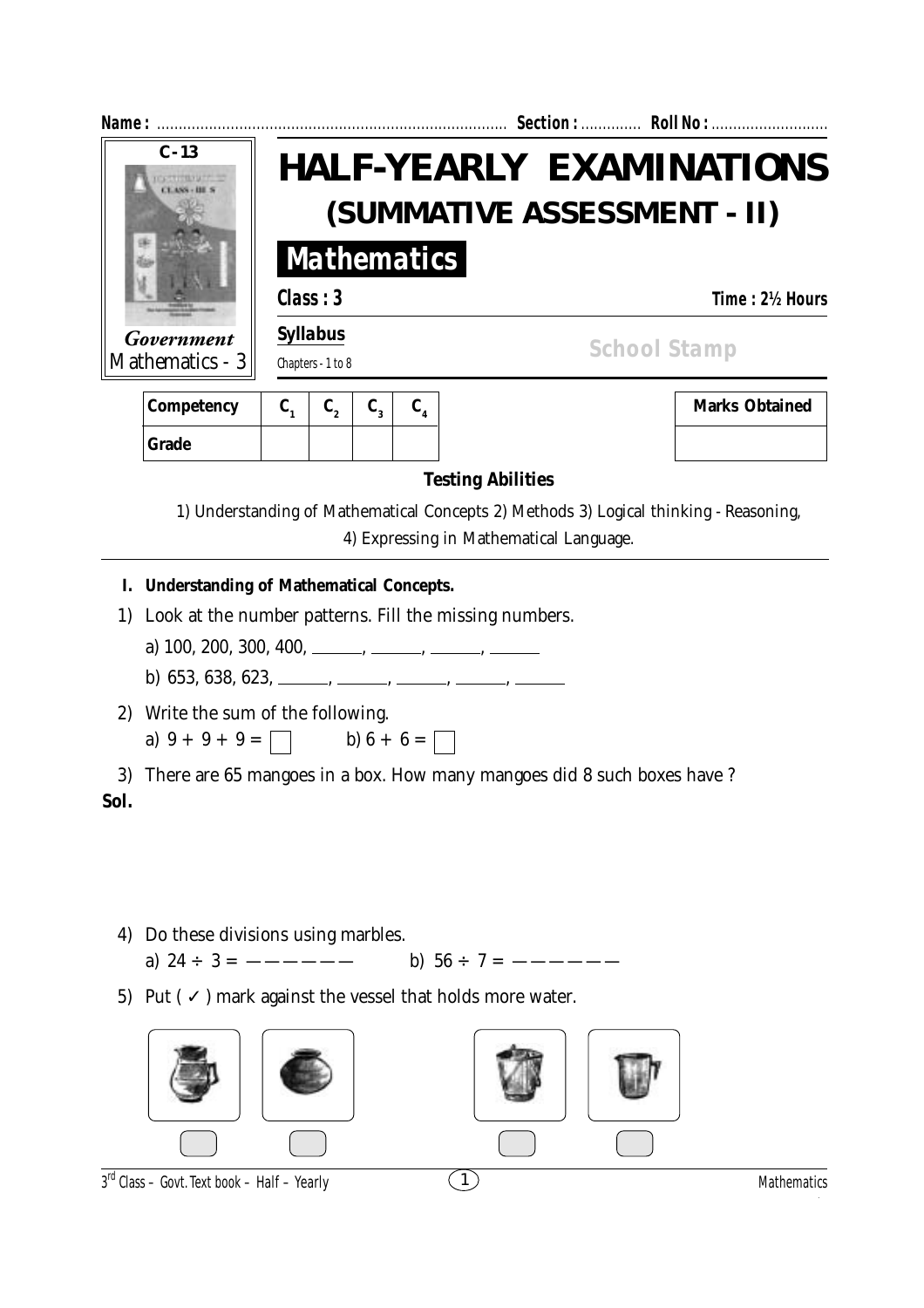## **II. Methods.**

- 1) Write the following numbers in expanded form.
	- a)  $325 = \underline{\hspace{1cm}} + \underline{\hspace{1cm}} + \underline{\hspace{1cm}}$
	- b)  $609 = \underline{\hspace{1cm}} + \underline{\hspace{1cm}} + \underline{\hspace{1cm}}$
	- c)  $720 = \underline{\hspace{1cm}} + \underline{\hspace{1cm}} + \underline{\hspace{1cm}}$
- 2) There were 215 students in kanala school. After it was reopened in june, 67 more students joined. How many students are there in the school now ?

**Sol.**

## 3) How many candles are there ?



5) If  $\bar{\tau}$  68 is distributed among 4 children, how much money will each child get ? **Sol.**

## **III. Logical thinking / Reasoning.**

| 1) Multiply as shown in the example given below. |  |
|--------------------------------------------------|--|
|--------------------------------------------------|--|

| a) $4 \, 3$ | b) $9\quad3$ | c) $7 \ 0$ |            |  |
|-------------|--------------|------------|------------|--|
| $\times$ 3  | $\times 2$   |            | $\times$ 4 |  |
|             |              |            |            |  |

2) 7 cotton seeds are planted in each row. There are 8 such rows in the field. How many total seeds are planted in the field ?

**Sol.**